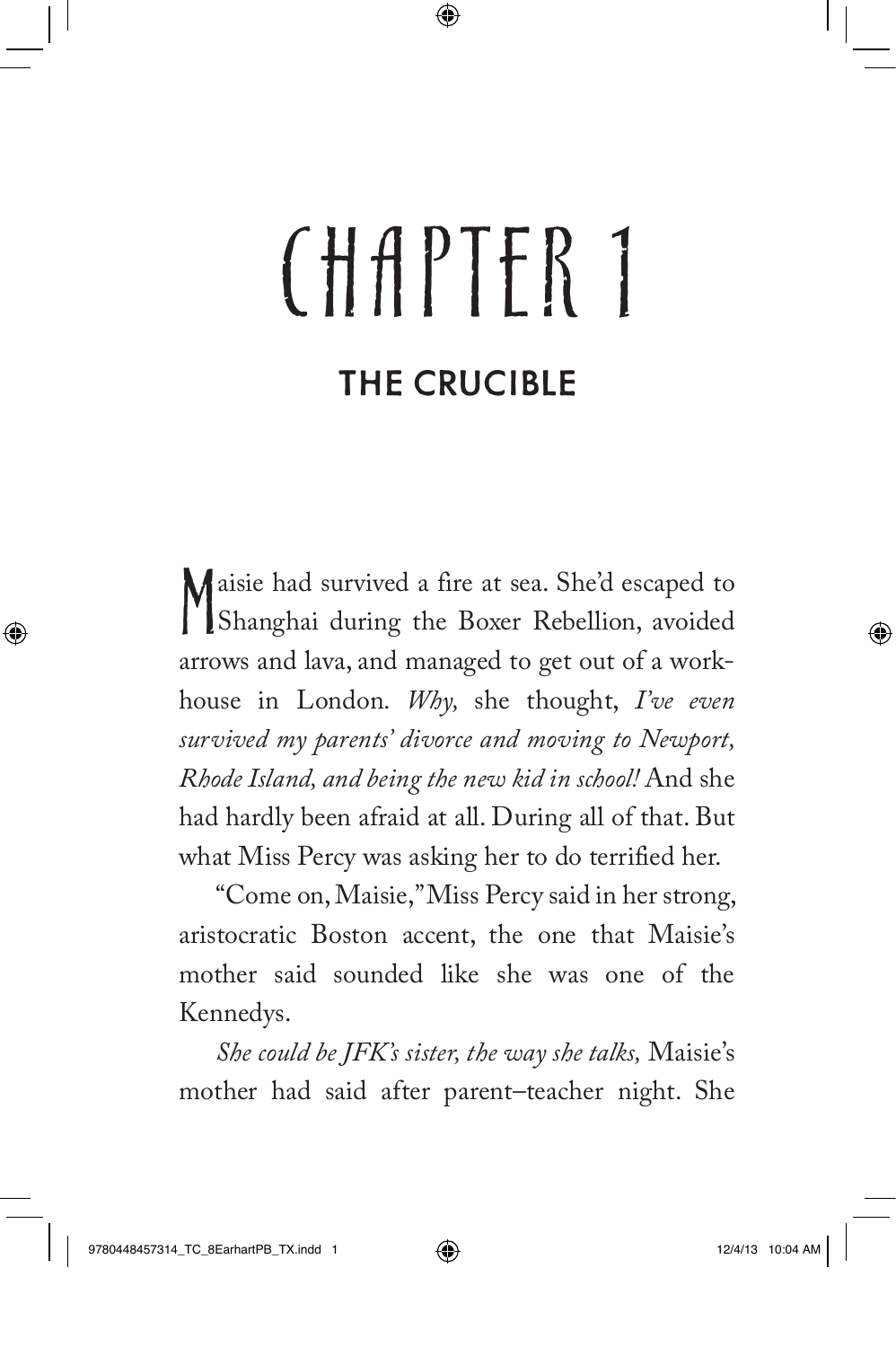said it like it wasn't a good thing, even though it seemed to Maisie that being related to President Kennedy would be a very good thing.

"You would be perfect as one of the girls," Miss Percy persisted.

"I don't want to be in the school play," Maisie said.

What she meant was that the idea of getting up on the stage in front of the entire school—all those people who thought she was weird—and saying lines made her shake with fear and dread.

"But it's *The Crucible*!" Miss Percy said as if that mattered.

Of course Maisie knew the play was *The Crucible*. That was all Bitsy Beal talked about these days, how she was going to get the role of Abigail Williams, which was the lead, Maisie assumed, or Bitsy Beal wouldn't want it so badly.

"Arthur Miller!" Miss Percy continued, except she said it like "Ah-tha Mill-ah.""One of the leading American playwrights of the twentieth century!"

"I'm sure he's a very good writer," Maisie said. "I just don't want to be onstage, that's all."

Miss Percy had dirty-blond hair cut in a chin-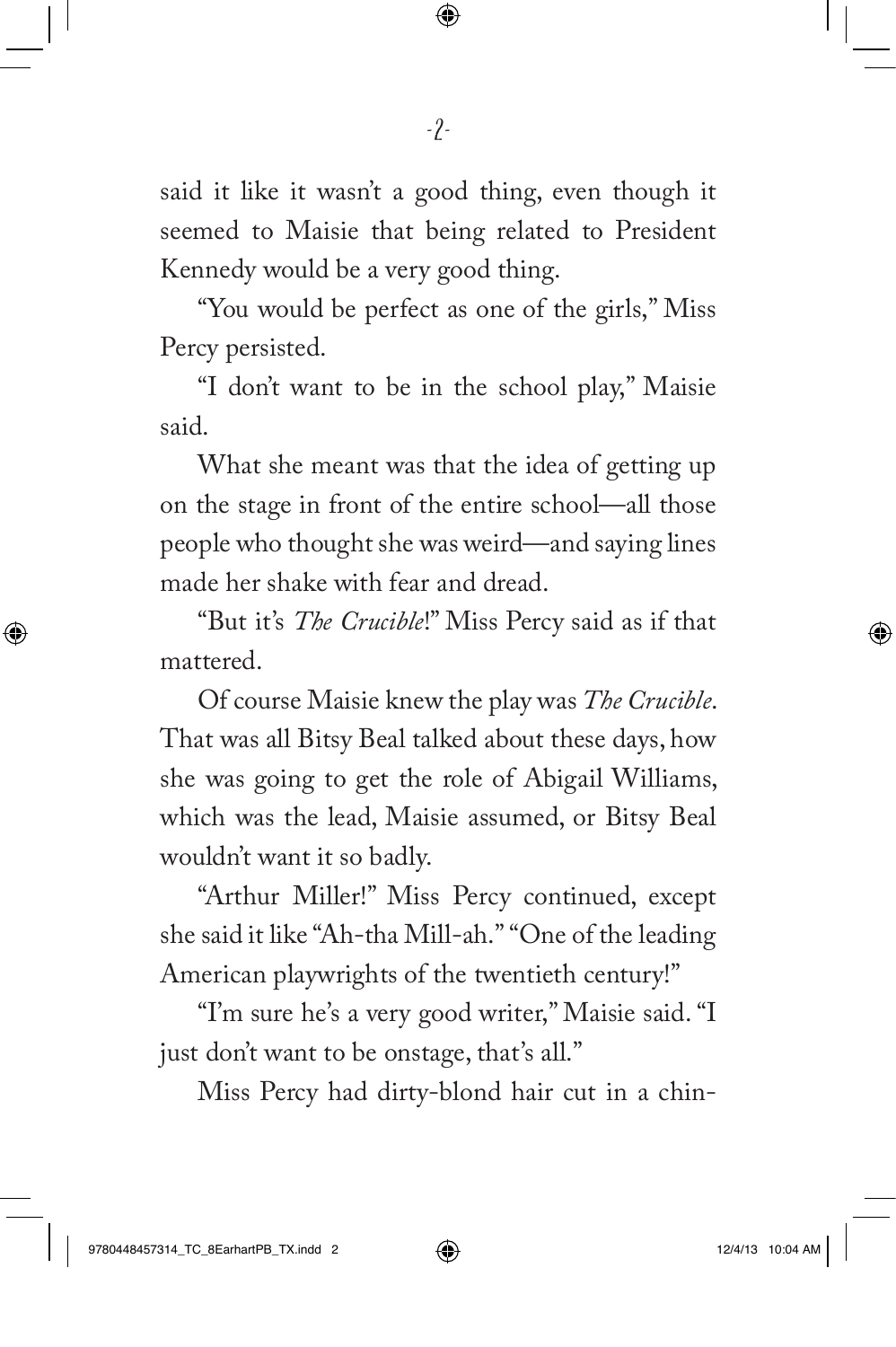length bob, bright blue eyes, and a strong, pronounced jaw. With her trim, athletic body, her kilts, and her polo shirts, she looked like she should have a stick in her hand—field hockey, ice hockey, lacrosse. But no. Miss Percy taught music and headed the drama club. For music, she made them play "Hot Cross Buns" on the recorder, watch the movie *Amadeus*, and dance to African drumming. For the play, she was directing *The Crucible*, which apparently was about a bunch of Puritan girls accusing people of witchcraft. Bitsy Beal said it was really about Communism, but Maisie didn't care either way. She had stage fright.

Miss Percy handed her a pale blue book and smiled, showing all of her big horsey teeth.

"Here's the script," she said. "Just come to auditions after school this afternoon. That's not too much to ask, is it?"

"Yes it is," Maisie grumbled.

But Miss Percy just smiled even bigger and walked away in her penny loafers.

"Hey!" Felix said, coming up beside Maisie. "I'm trying out, too!"

He held out his own little blue script book.

Maisie groaned. That meant Bitsy Beal and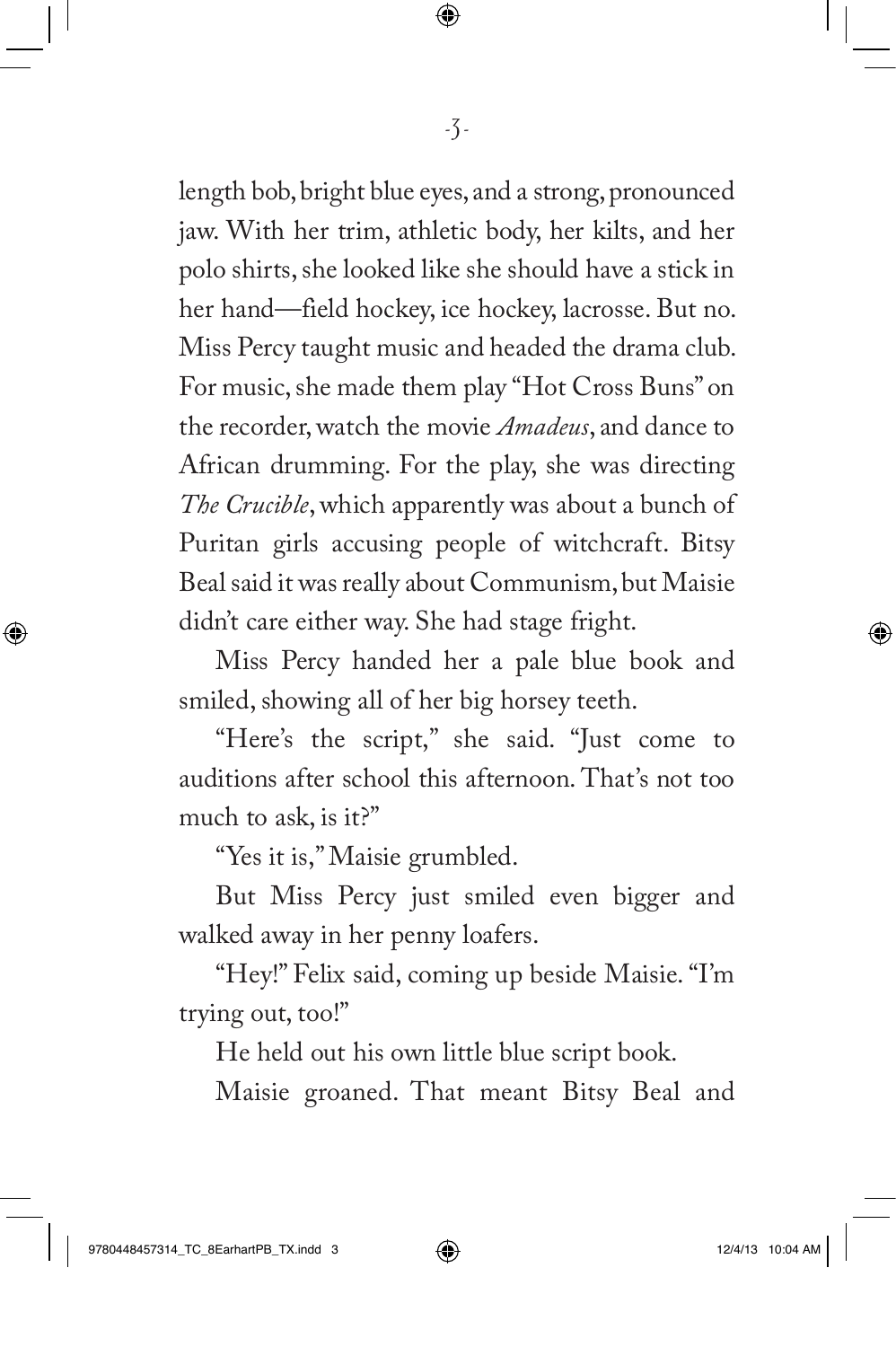Felix and Jim Duncan and the rest of them would get all the good parts, and Maisie would be stuck as a maid or worse—not that she wanted any part, anyway.

"What's wrong?" Felix asked, confused.

"I don't want to be in the dumb play," Maisie said. "Why not?"

Maisie glanced around to be sure no one could hear.

"I'm afraid," she whispered.

"You? Afraid?" Felix blurted.

"Why don't you tell the whole world?" Maisie hissed. "Why don't you put it on a billboard somewhere?"

"Calm down," Felix said gently.

"I am calm," she said, although her heart was racing and she felt all sweaty.

"You aren't afraid of anything, Maisie. You're practically the bravest person I know."

In the distance, Hadley Ziff came down the corridor, waving one of the pale blue books, too.

"I want to be Tituba," she said, her voice full of excitement. "She communes with the devil and gets everybody in trouble."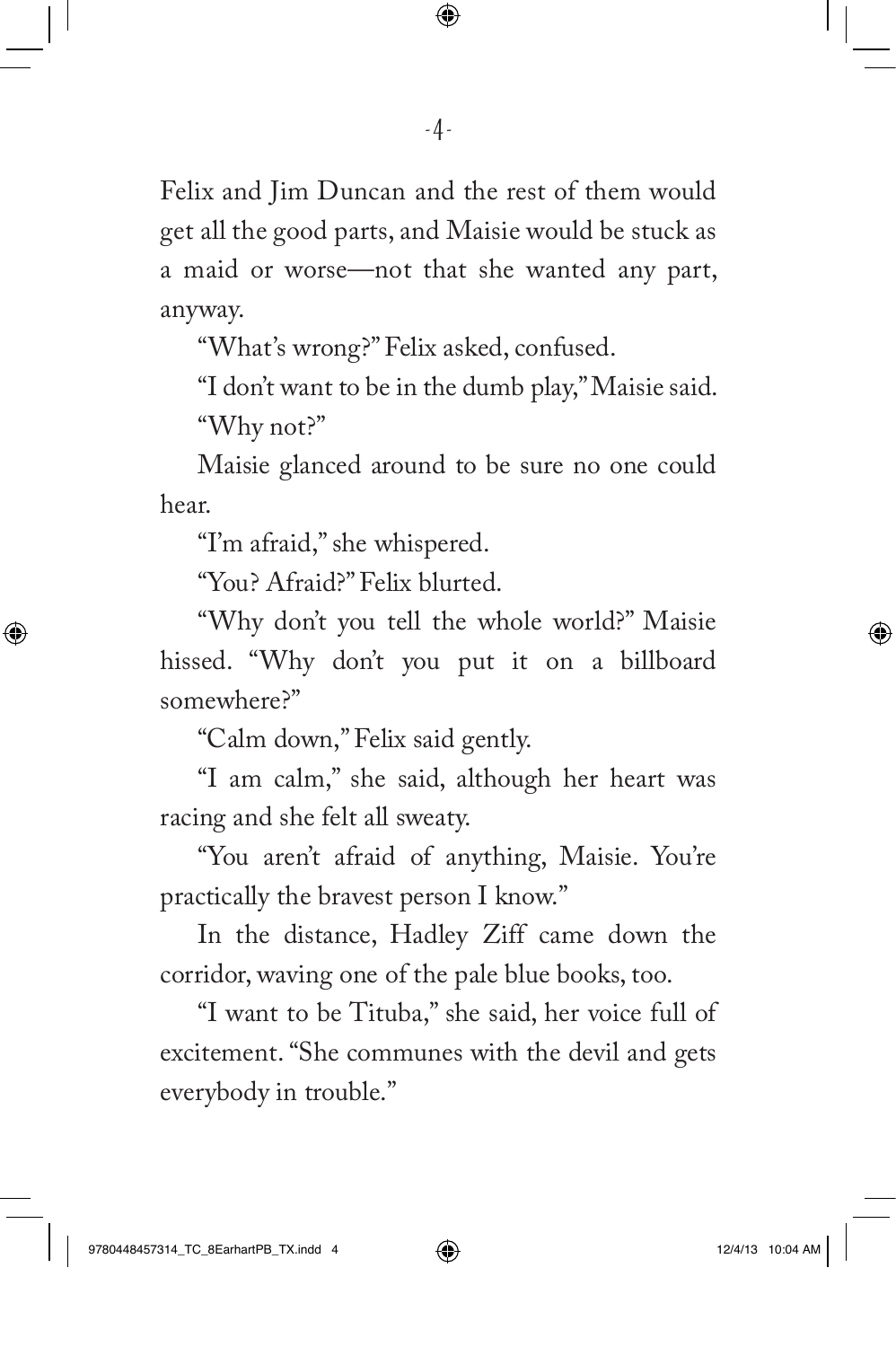"Is Rayne auditioning, too?" Felix asked hopefully.

"Of course!" Hadley said. "Maisie, which part are you going to read for?"

"I . . . um . . ."

"She doesn't want to audition," Felix said.

"I . . . ," Maisie began.

But she couldn't say anything more. She had grown up with a mother who'd had one glorious season in summer-stock theater, playing every lead role in every play. Even though her mother was a lawyer now, Maisie remembered when she still tried to be an actress back in New York. She remembered her mother practicing lines for auditions, acting in showcases where agents went to try to find talent, taking roles in plays in tiny theaters off-off-off Broadway. Maisie used to be awed by her mother's ability to memorize monologues and turn into a different person onstage, a murderer or a very old woman or once even an apple tree. But the thought of doing those things herself? In front of everyone at the Anne Hutchinson Elementary School? No way.

"—or you could be Betty or Ruth," Hadley was saying. "They get to go into strange stupors, which is really cool."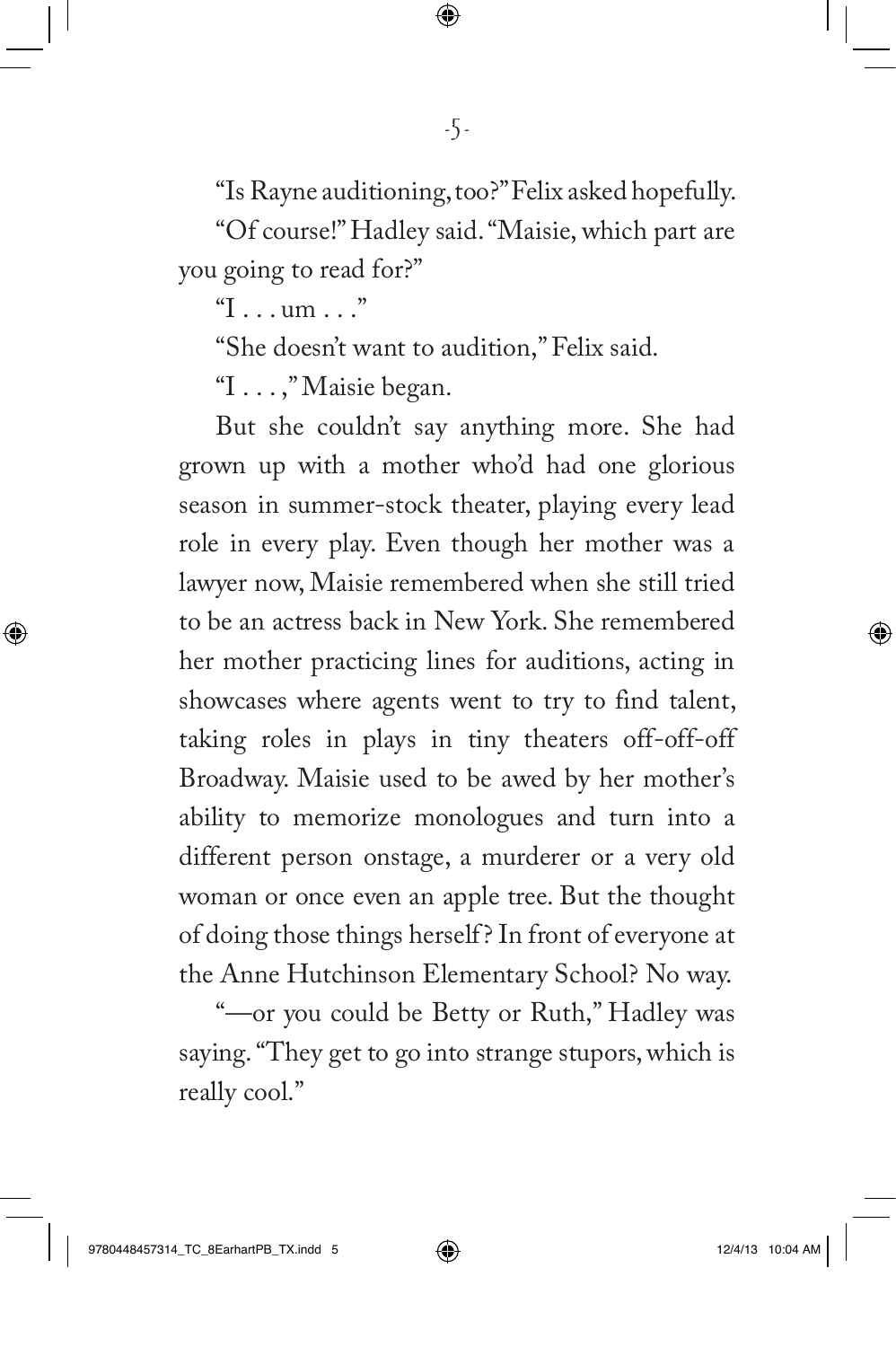Hadley hung her tongue out one side of her mouth, crossed her eyes, and held her arms out zombie style to demonstrate.

"I don't want to be in the stupid play!" Maisie said much more harshly than she intended.

Embarrassed, she walked away from Felix and Hadley as fast as she could and went into Mrs. Witherspoon's classroom.

"What brings you here three minutes early, Miss Robbins?" Mrs. Witherspoon said, surprised.

"I'm sick of everybody talking about *The Crucible*," Maisie said, slumping into her seat.

Mrs. Witherspoon leveled her stone gaze on Maisie.

"You would be wonderful as Abigail Williams," Mrs. Witherspoon said in her dry voice. "Abigail Williams is smart, wily, and a very good liar."

"Thanks a lot," Maisie muttered under her breath.

"And," Mrs. Witherspoon continued, "she is vindictive when crossed."

"Vindictive?" Maisie asked, mildly curious.

"She likes to get even," Mrs. Witherspoon explained. "For example, if Bitsy Beal were making her life miserable, Abigail would get even."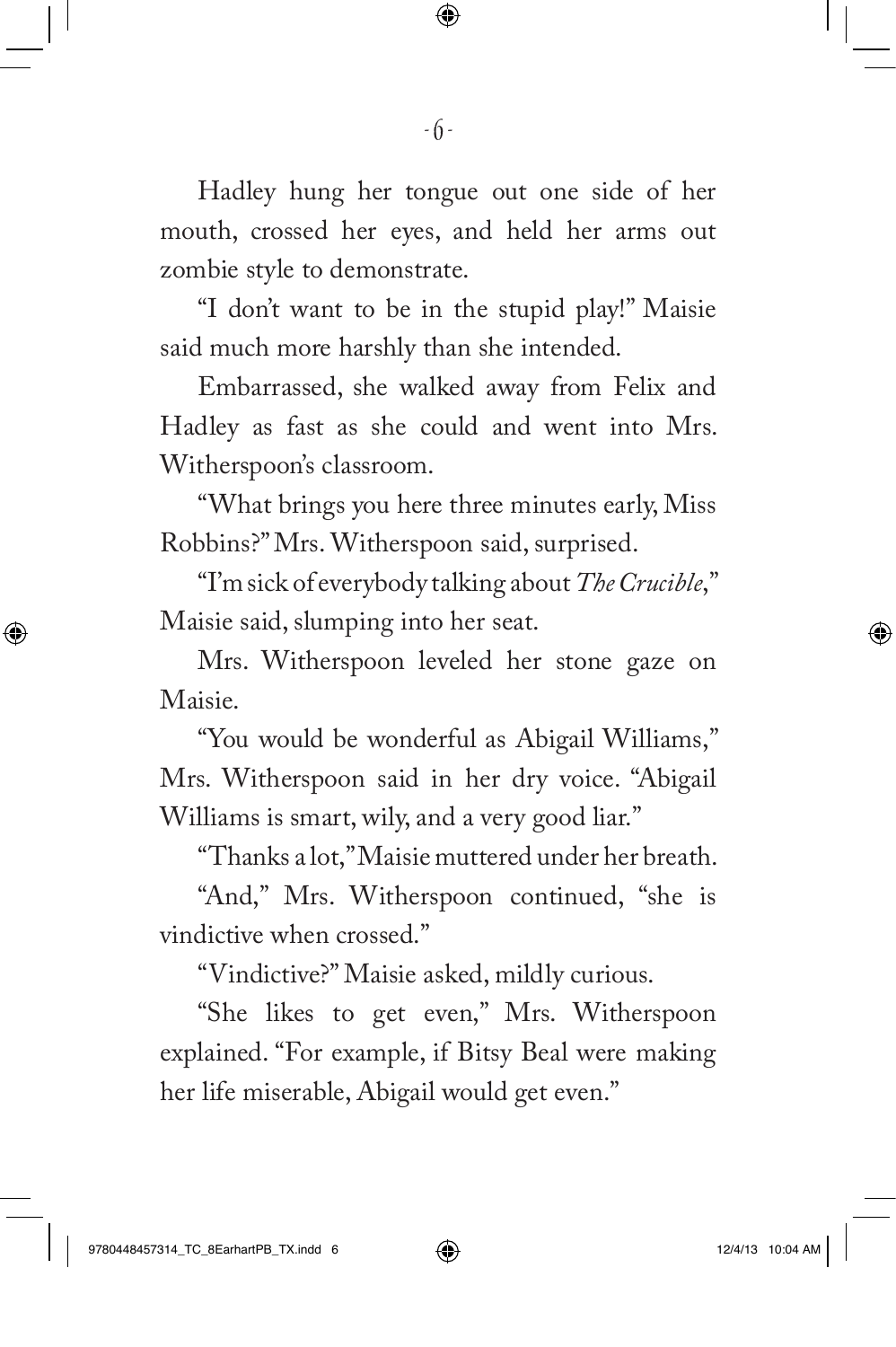Mrs. Witherspoon held Maisie's stare until Maisie blinked first.

The second bell rang and everyone spilled into the classroom. But Mrs. Witherspoon did not look away from Maisie's surprised face.

 $\rightarrow$ 

Earlier in the year, they'd had an assembly about peer pressure. The school nurse, Miss Patty, a round redhead with a slight southern twang, had stood on the stage in the auditorium and showed the school a movie on bullying with bad actors pretending to be middle school kids. Then she showed an animated movie in which cartoon hedgehogs got peer-pressured into doing things appropriate for other animals but not for hedgehogs, like swimming and flying.

Most of the kids had laughed or passed notes back and forth or even napped. Miss Patty's pink face got pinker and pinker as she realized no one was really paying attention. Even though she wasn't a real nurse, Miss Patty always wore a nurse's uniform with white stockings and weird white shoes. Her body was round. Her face was round. Even her hair, pale and thin and red, was cut in a way that made it look round, too.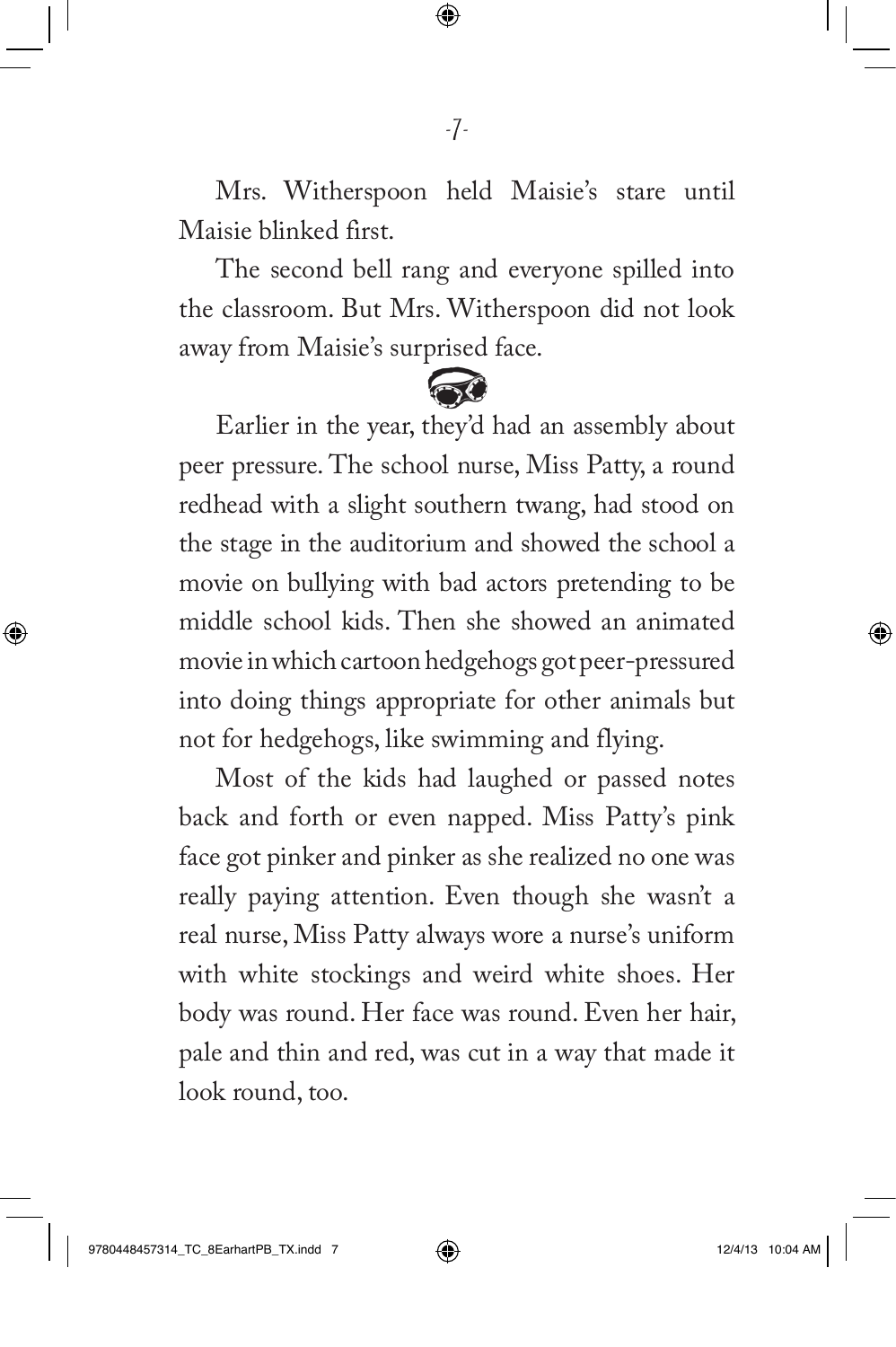"Come on!" Miss Patty had whined. "Pay attention."

But no one did. Why would middle schoolers pay attention to cartoon hedgehogs trying to swim?

That assembly made Maisie angry. Even though the actors in the first movie were terrible, when a gang of them laughed at the weird girl, Maisie's stomach lurched. Bitsy Beal and her friends had been laughing at Maisie since she'd come to this school, hadn't they? Which meant that Maisie had been bullied, an idea that made her so mad she wanted to stand up and scream.

At least she didn't give in to peer pressure, she thought as she watched one of the hedgehogs jump off the branch of a tree, flap his little hedgehog arms, and fall straight to the ground. Everyone laughed, but Maisie even felt mad at that cartoon hedgehog. *Stand up for yourself!* she'd told him silently.

Now Maisie found herself in the auditorium after school, clutching that pale blue script, with everyone else. She absolutely did not want to be in *The Crucible*. Or any play, for that matter. But here she was, listening to Miss Percy talk about the Salem witch trials and Arthur Miller and the Puritans as if it mattered.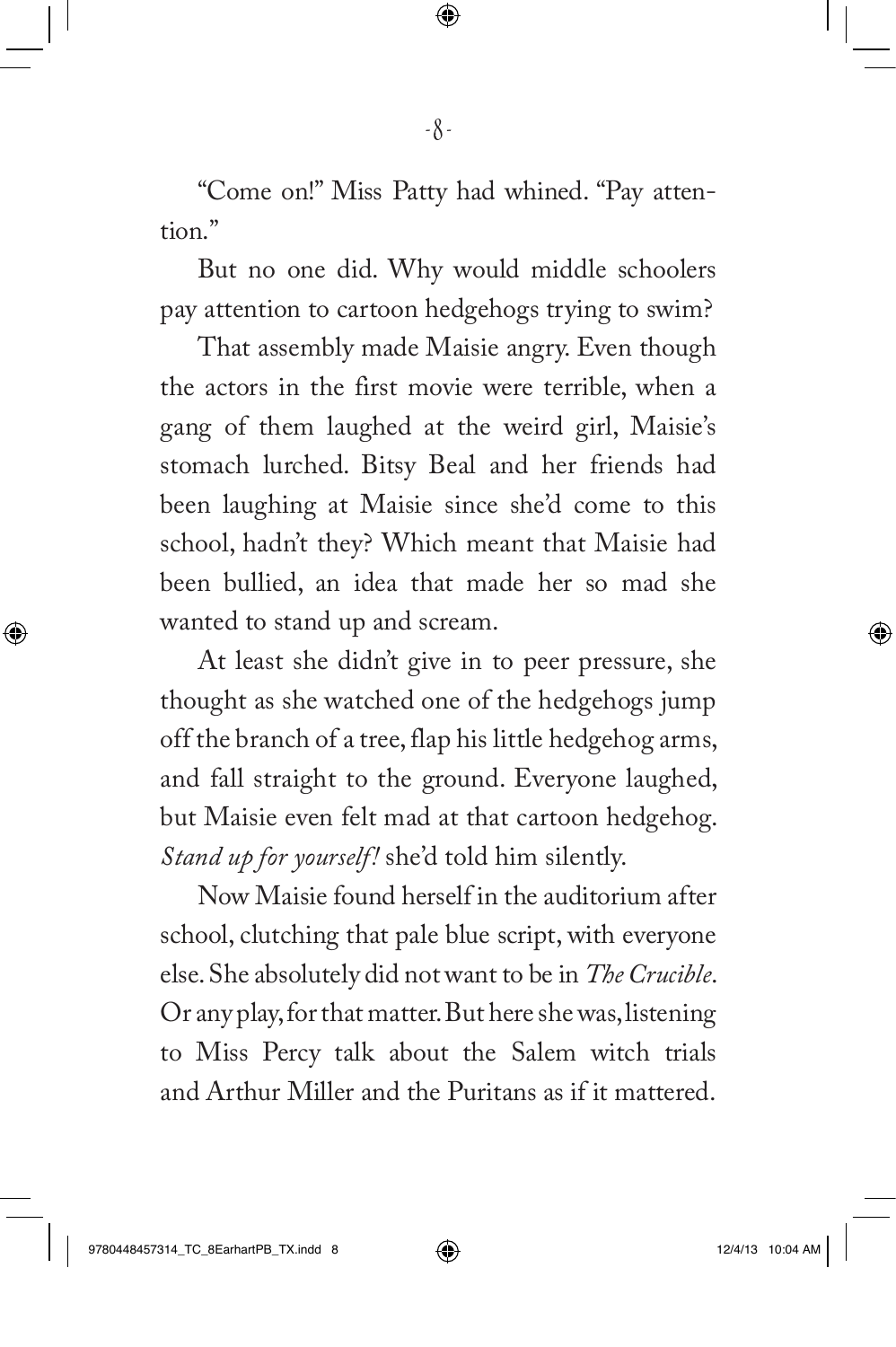When Miss Percy said: "Many people believe that *The Crucible* is an allegory for Communism," Bitsy Beal smiled and nodded and made sure everyone noticed her.

Miss Percy continued, "Arthur Miller says he wrote the play in response to the McCarthy hearings in the 1950s. You'll learn much more about McCarthyism in middle school. For now, let's just focus on auditions." Maisie leaned back in the creaky chair and sighed. Wasn't she giving in to peer pressure by being here? Had she become nothing more than a dumb animated hedgehog?

"So here's how this works," Miss Percy said, her eyes shining. "I call you up in groups of two or three and have you read some of the lines together. You might be called up here many times or just once. What I'm looking for is how you inhabit the different roles, how you look with the other people up here on the stage."

"You're deciding who will play which part," Bitsy said, overstating the obvious.

"Yes, Bitsy," Miss Percy said. "I'm casting the play. That's why we're all here."

Bitsy looked smug, but Maisie sat up a little bit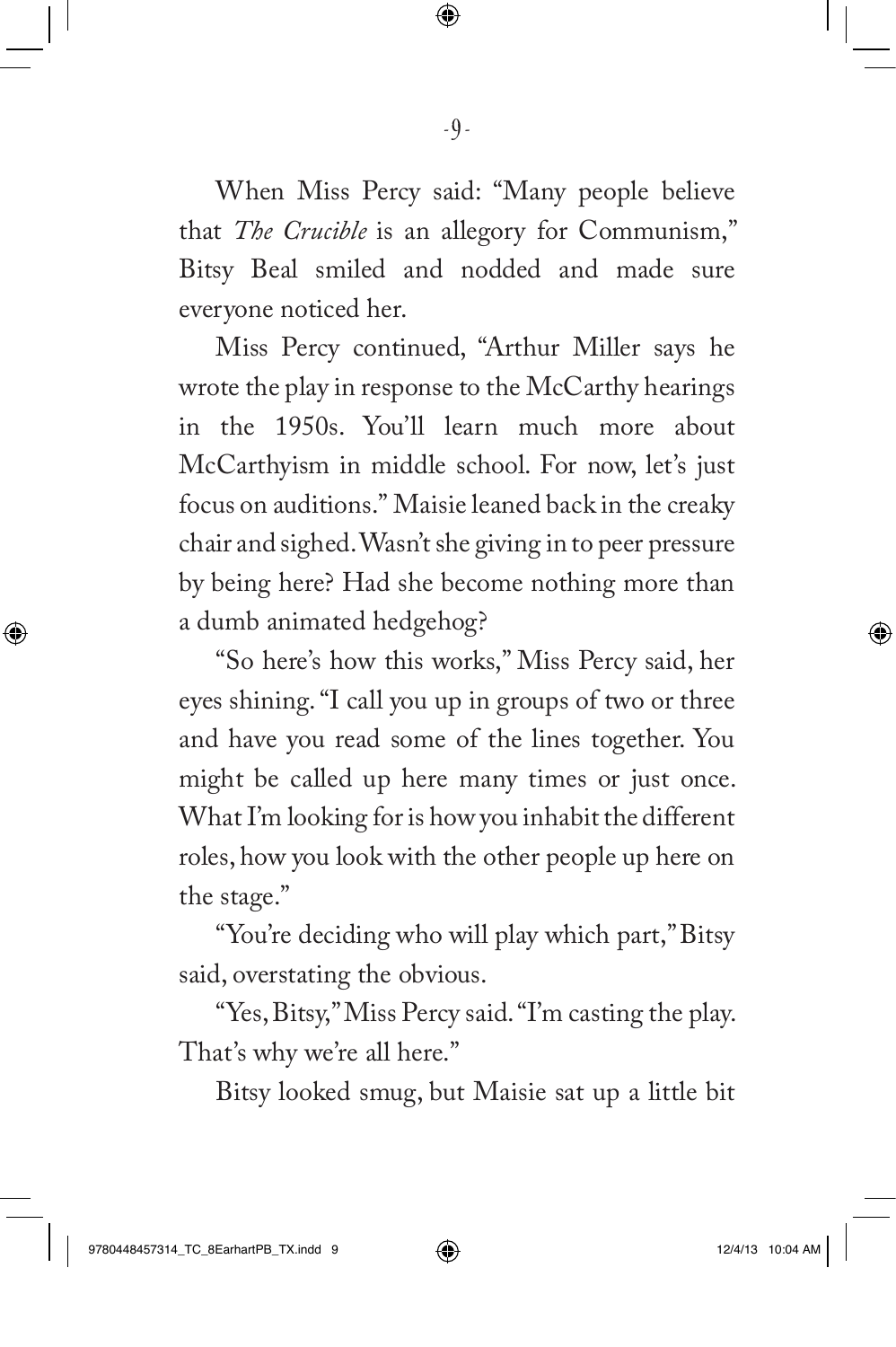taller. Miss Percy had just kind of put Bitsy Beal in her place, hadn't she? And Bitsy didn't even realize it.

Miss Percy began to call kids to the stage. She placed Felix to the right and had Rayne Ziff read with him. Then she made Felix stay there and had Bitsy read with him. Then she had Felix sit down and Jim Duncan read with Bitsy. And on and on for maybe the most boring half hour Maisie could remember.

"Okay, Maisie," Miss Percy finally said. "Come on up here."

Maisie got that throwing-up feeling as she walked to the stage. She paused and took several deep breaths to calm her stomach. Throwing up in front of everyone would be worse than anything.

Jim Duncan was standing there, grinning.

"So Jim, you read John Proctor, and Maisie, you read Abigail," Miss Percy said.

Jim read his lines smoothly, but why wouldn't he? Maisie thought. He'd been standing up here forever practicing.

When Maisie opened her mouth, a strange croaking sound came out. Someone in the audience giggled.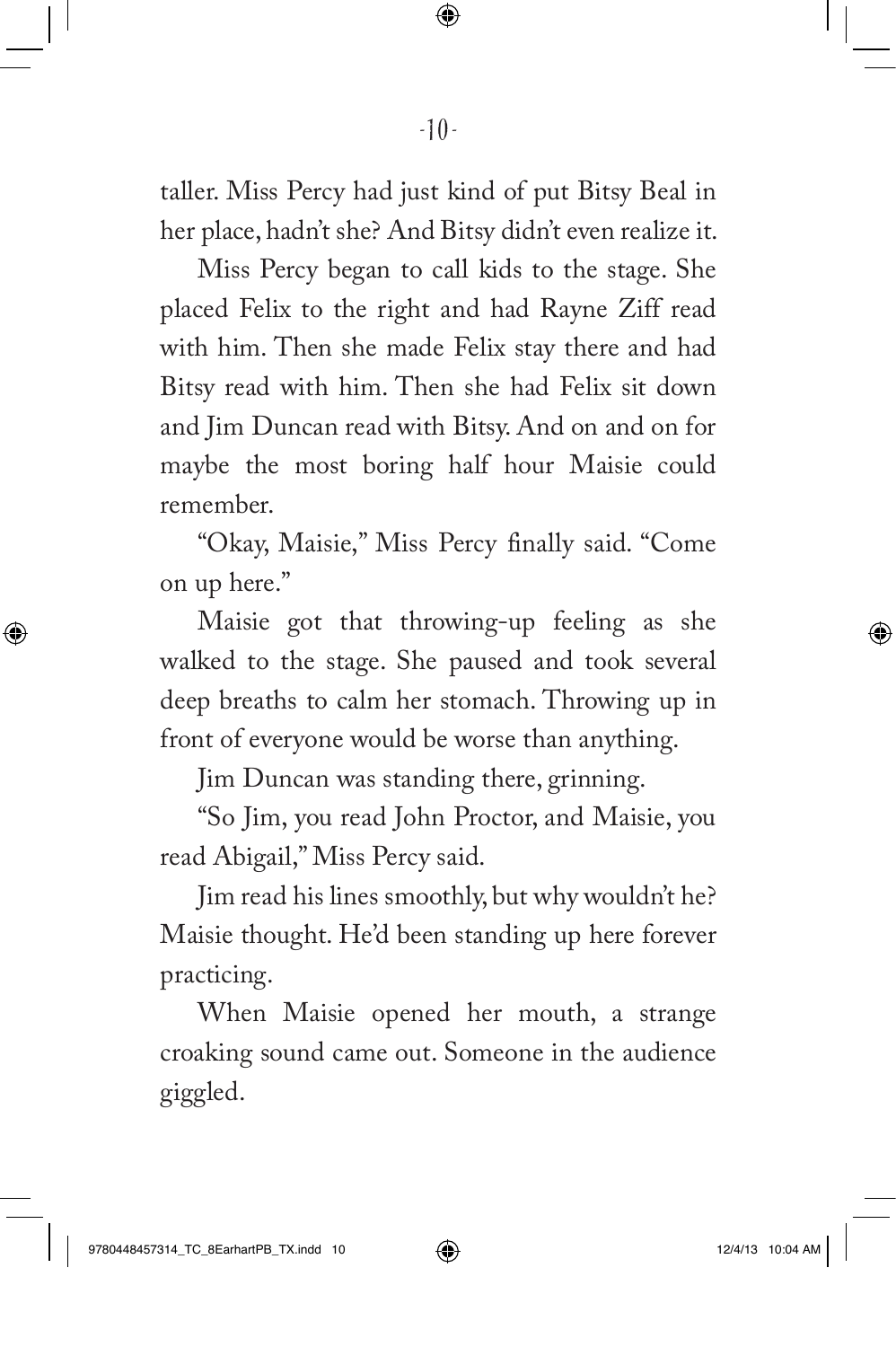"The town's mumbling witchcraft," Jim said again.

"Oh posh," Maisie said in a voice that did not sound like her own.

Miss Percy walked over to Jim and Maisie with her long, purposeful stride.

"A little louder, Maisie," she offered, except she said "loud-ah."

She put her strong hands on Maisie's shoulders and gave a squeeze.

"You'll do just fine," Miss Percy whispered.

When Miss Percy strode off, Jim Duncan repeated, "The town's mumbling witchcraft."

Maisie took another deep breath.

"Oh posh!" she said, nice and loud.

She could hear her heartbeat ringing in her ears.

The stage directions told her to get closer to John Proctor and to speak winningly and with a wicked air.

Maisie stood as close to Jim Duncan as she dared.

"We were dancing in the woods last night," she recited as winningly and wickedly as she could muster.

The room had gone oddly quiet.

"She took fright is all," Maisie finished.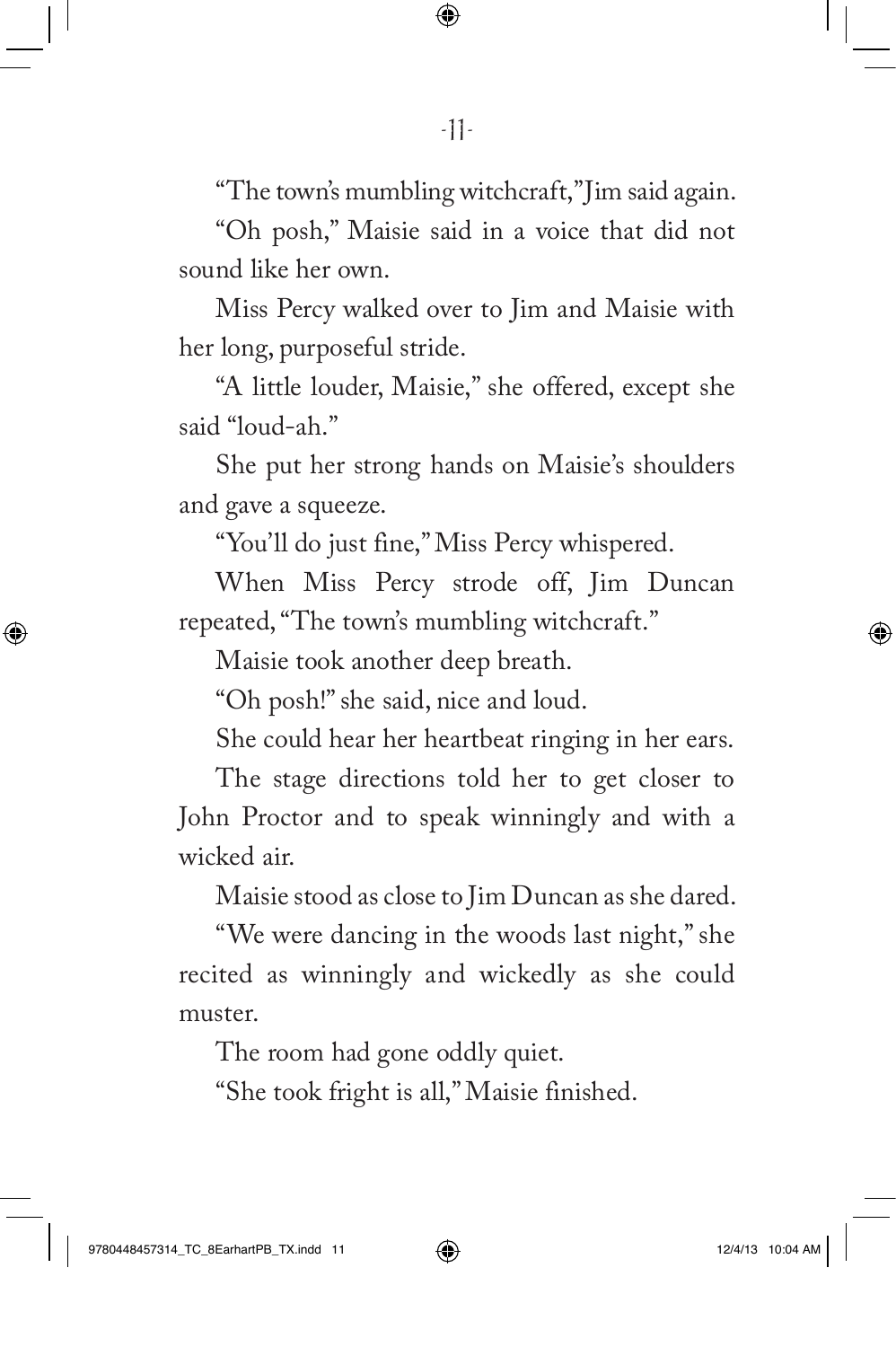Jim Duncan smiled, just like the directions told him.

"Ah, you're wicked yet," he said, sending goose bumps up Maisie's arms.

As Jim kept talking, everything except his voice and the words on the page disappeared. It was as if she *was* Abigail Williams and Jim Duncan *was* John Proctor.

"Give me a word, John," Maisie said, moving even closer to him and trying to look feverishly into his eyes like Arthur Miller told her to do. "A soft word," Maisie finished.

Jim Duncan turned from her. "No—no, Abby, I've not come for that."

For a moment, even though there were no more lines for them, Jim and Maisie both stood, feeling the power of what they had said.

Then, just as quickly, the spell was broken.

"Thank you, Maisie," Miss Percy said. "Jim, stay up there. Hadley, read Abigail, please."

For the next hour, Maisie sat in the audience as kids were called up, rearranged, asked to read this part and that part. But Miss Percy never called her back up to the stage.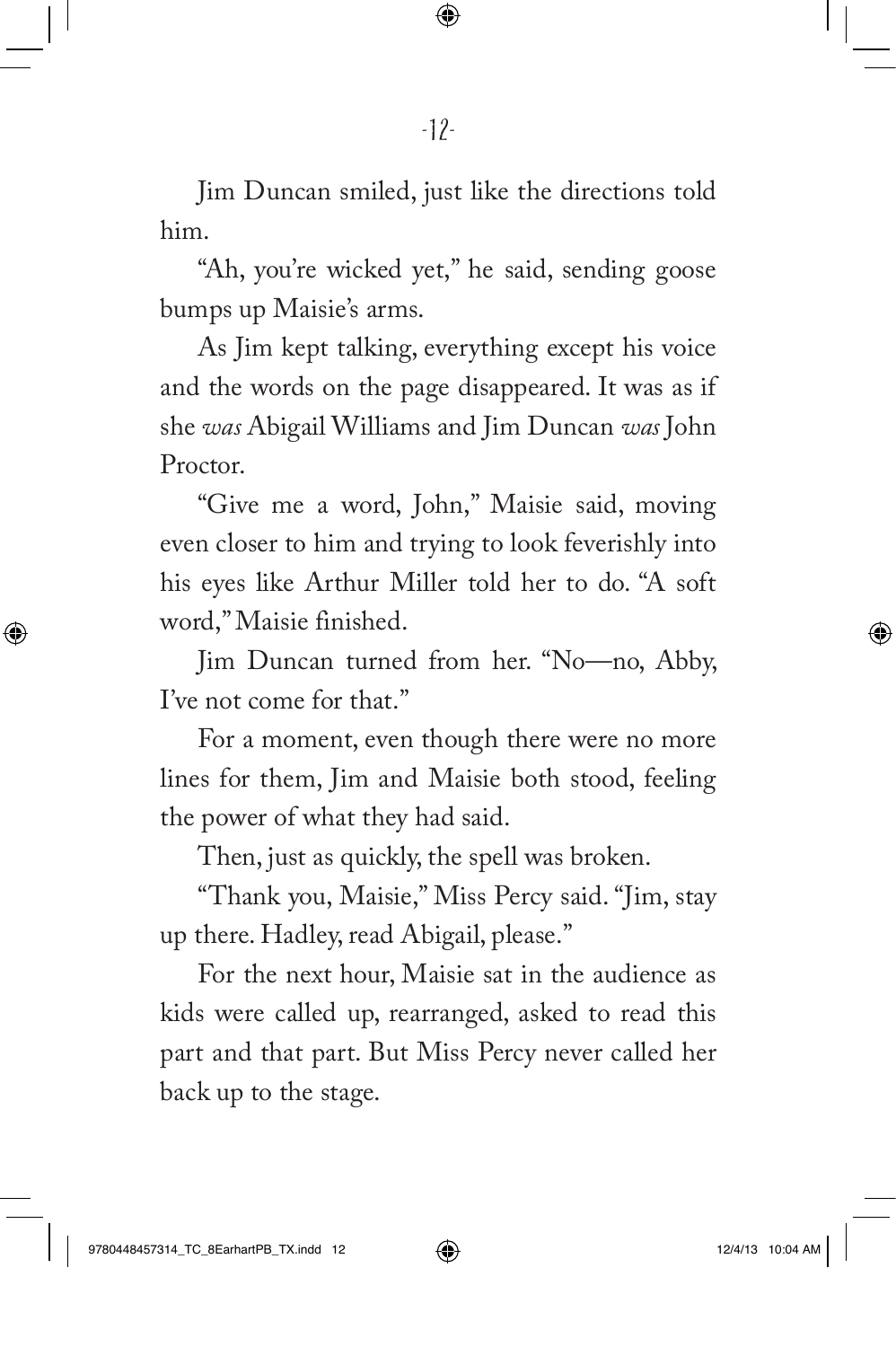"Mercy Lewis is a good role," Felix said optimistically as he and Maisie walked to school the next morning.

He thought his sister had read the part of Abigail Williams better than anybody else. But when Miss Percy didn't ask her to read anything else, or with any other boys, he knew that she was going to get a tiny part. Everyone knew.

"Mercy Lewis is the smallest, most insignificant part in the entire play," Maisie said. She knew Felix was trying to make her feel better. But she'd read that whole stupid blue book last night and getting the part of Mercy Lewis would be practically an embarrassment.

"Small," Felix said quickly. "But not insignificant. None of the girls in Abigail's group are insignificant."

"Oh please," Maisie muttered.

"Actually," Felix said, changing course, "since you don't really want to be in the play and Miss Percy knows that, she's probably doing you a favor by casting you in a minor role. You won't have a lot to do or say and—"

"Maybe I do want to be in the dumb play!" Maisie blurted. "Maybe I just have stage fright!"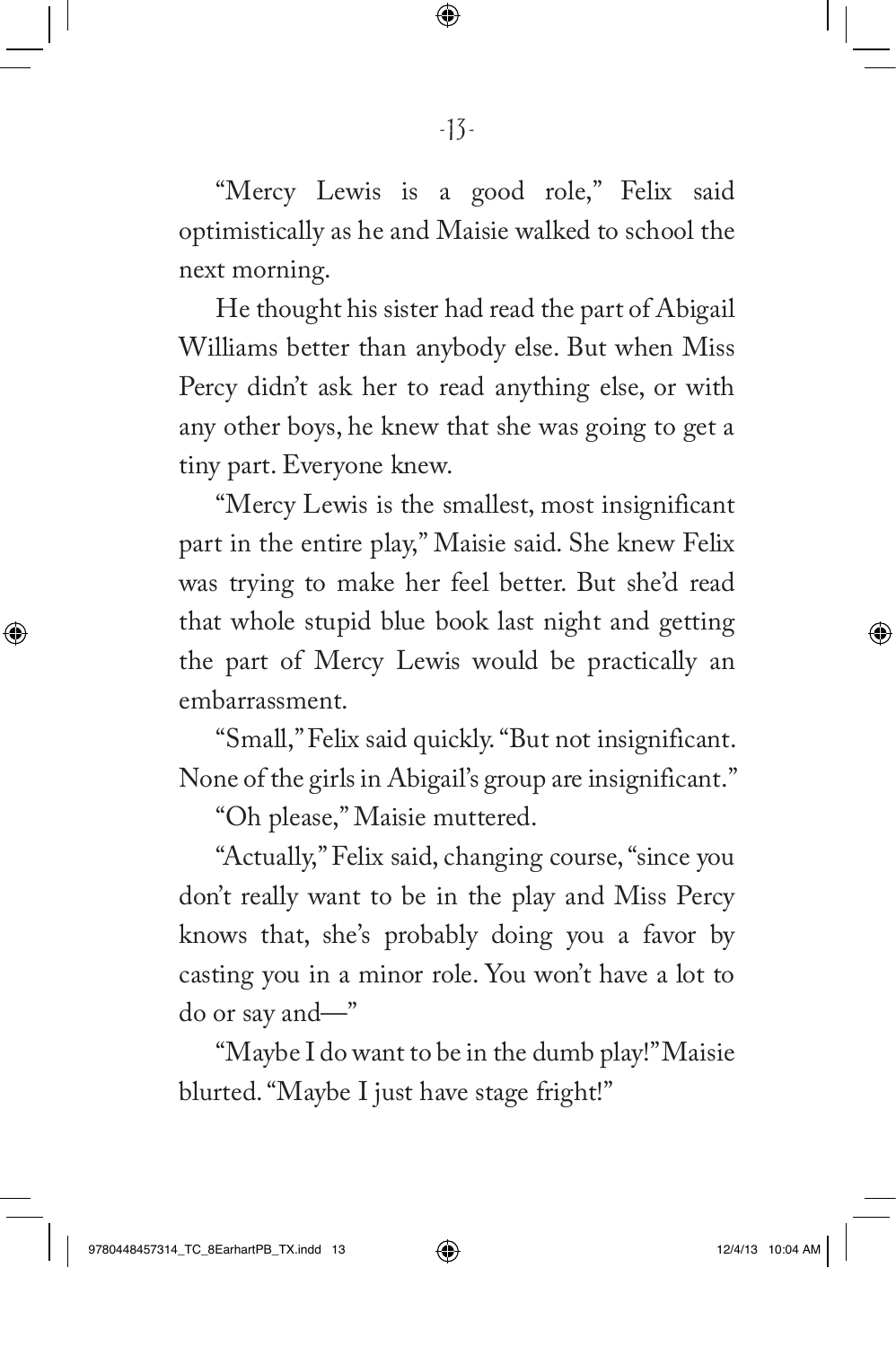To her surprise, she started to cry. How could she describe to Felix or to anybody how she felt up there reading those lines yesterday? Like she'd become a different person. Once her throat stopped being so dry and her heart stopped pounding, Maisie had felt transported. No. Transformed. By the time she stepped off the stage, she wanted nothing more to be cast in *The Crucible*. And even worse, she wanted to be Abigail Williams.

Felix was patting her shoulder and cooing, "You read really well, Maisie. Honest you did."

"Then why am I going to be Mercy Lewis?" Maisie sobbed. She shrugged away from Felix's hands and made her own lonely way to school. Behind her, Maisie heard Jim Duncan calling for her to wait up, but she just kept walking.

But when Maisie got to school, she didn't go inside. Instead, she leaned against the brick building, trying to collect herself. Was it worse, she wondered, to have the smallest, most insignificant part in the play? Or to not be in the play at all and have to endure two months of Felix and everybody else going to rehearsals and cast parties and talking about nothing but the stupid *Crucible*? Maisie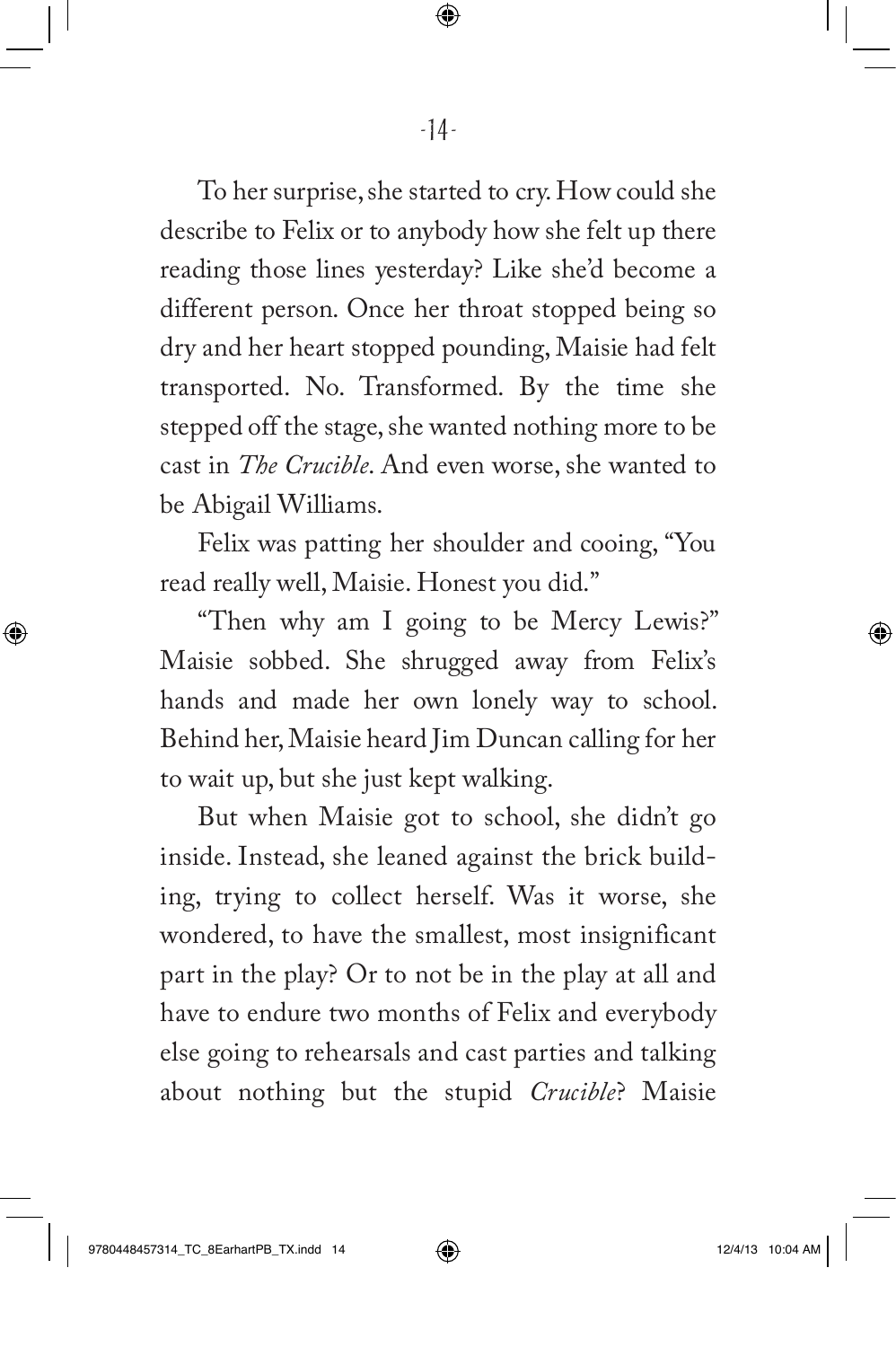finally had a friend in Hadley Ziff, and maybe even Rayne but they, too, would be swept up in the play, leaving Maisie once again on the outside, alone.

No, Maisie decided, she had to do it. She had to put on a dumb bonnet and stand in the background as Mercy Lewis while Bitsy Beal stole the show. Her mother used to say, "There are no small parts, just small actors," whenever she didn't get a big role, which was almost always. And Maisie's father would add, "There are no small parts, just small paychecks," and then they would both laugh ruefully because usually her mother got no paycheck at all for her acting.

From the corner of her eye, Maisie saw Felix and Jim Duncan arrive and go inside. She sighed. *Okay, Mercy Lewis,* Maisie thought, *go on in.*

The first thing Maisie saw when she stepped into the school's lobby was a crowd gathered around the cast list Miss Percy had posted.

"I'm going to class," Maisie muttered.

But before she could walk away, Bitsy Beal angrily barreled right into her.

"Excuse me," Maisie said sarcastically.

Bitsy's eyes were red and her cheeks were wet